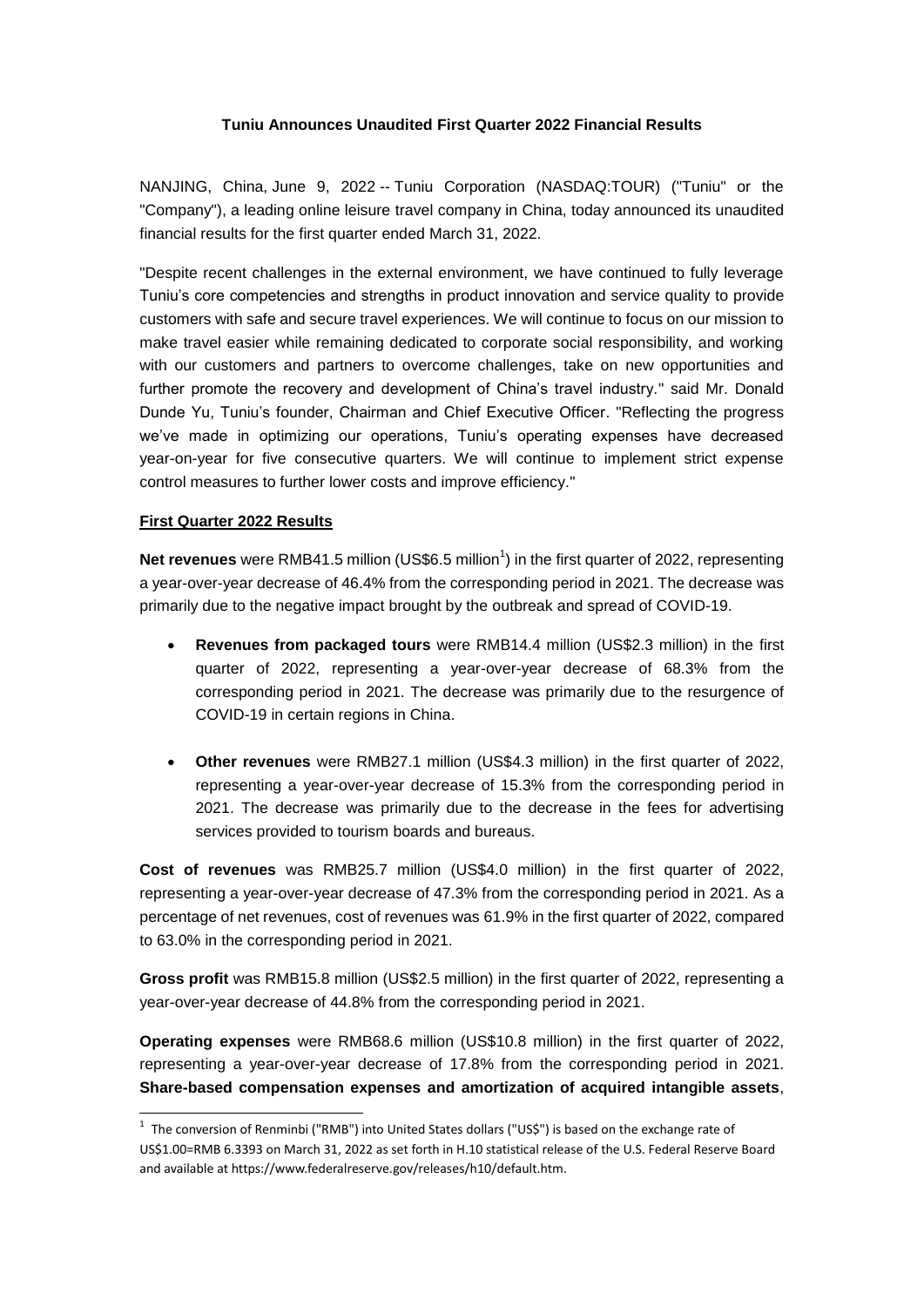which were allocated to operating expenses, were RMB3.1 million (US\$0.5 million) in the first quarter of 2022. **Non-GAAP <sup>2</sup> operating expenses**, which excluded share-based compensation expenses and amortization of acquired intangible assets, were RMB65.5 million (US\$10.3 million) in the first quarter of 2022, representing a year-over-year decrease of 17.6%.

- **Research and product development expenses** were RMB16.2 million (US\$2.6 million) in the first quarter of 2022, representing a year-over-year increase of 37.3%. **Non-GAAP research and product development expenses**, which excluded share-based compensation expenses and amortization of acquired intangible assets of RMB0.8 million (US\$0.1 million), were RMB15.4 million (US\$2.4 million) in the first quarter of 2022, representing a year-over-year increase of 41.9% from the corresponding period in 2021. The increase was primarily due to the increase in research and product development personnel related expenses.
- **Sales and marketing expenses** were RMB29.8 million (US\$4.7 million) in the first quarter of 2022, representing a year-over-year decrease of 15.9%. **Non-GAAP sales and marketing expenses**, which excluded share-based compensation expenses and amortization of acquired intangible assets of RMB1.2 million (US\$0.2 million), were RMB28.6 million (US\$4.5 million) in the first quarter of 2022, representing a year-over-year decrease of 16.5% from the corresponding period in 2021. The decrease was primarily due to the decrease in promotion expenses.
- **General and administrative expenses** were RMB27.7 million (US\$4.4 million) in the first quarter of 2022, representing a year-over-year decrease of 38.2%. **Non-GAAP general and administrative expenses**, which excluded share-based compensation expenses and amortization of acquired intangible assets of RMB1.2 million (US\$0.2 million), were RMB26.5 million (US\$4.2 million) in the first quarter of 2022, representing a year-over-year decrease of 38.2% from the corresponding period in 2021. The decrease was primarily due to the decrease in general and administrative personnel related expenses and allowance for doubtful accounts.

**Loss from operations** was RMB52.8 million (US\$8.3 million) in the first quarter of 2022, compared to a loss from operations of RMB54.9 million in the first quarter of 2021. **Non-GAAP loss from operations**, which excluded share-based compensation expenses and amortization of acquired intangible assets, was RMB49.6 million (US\$7.8 million) in the first quarter of 2022.

**Net loss** was RMB41.7 million (US\$6.6 million) in the first quarter of 2022, compared to a net loss of RMB41.6 million in the first quarter of 2021. **Non-GAAP net loss**, which excluded share-based compensation expenses and amortization of acquired intangible assets, was RMB38.4 million (US\$6.1 million) in the first quarter of 2022.

-

 $2$  The section below entitled "About Non-GAAP Financial Measures" provides information about the use of Non-GAAP financial measures in this press release, and the table captioned "Reconciliations of GAAP and Non-GAAP Results" set forth at the end of this press release reconciles Non-GAAP financial information with the Company's financial results under GAAP.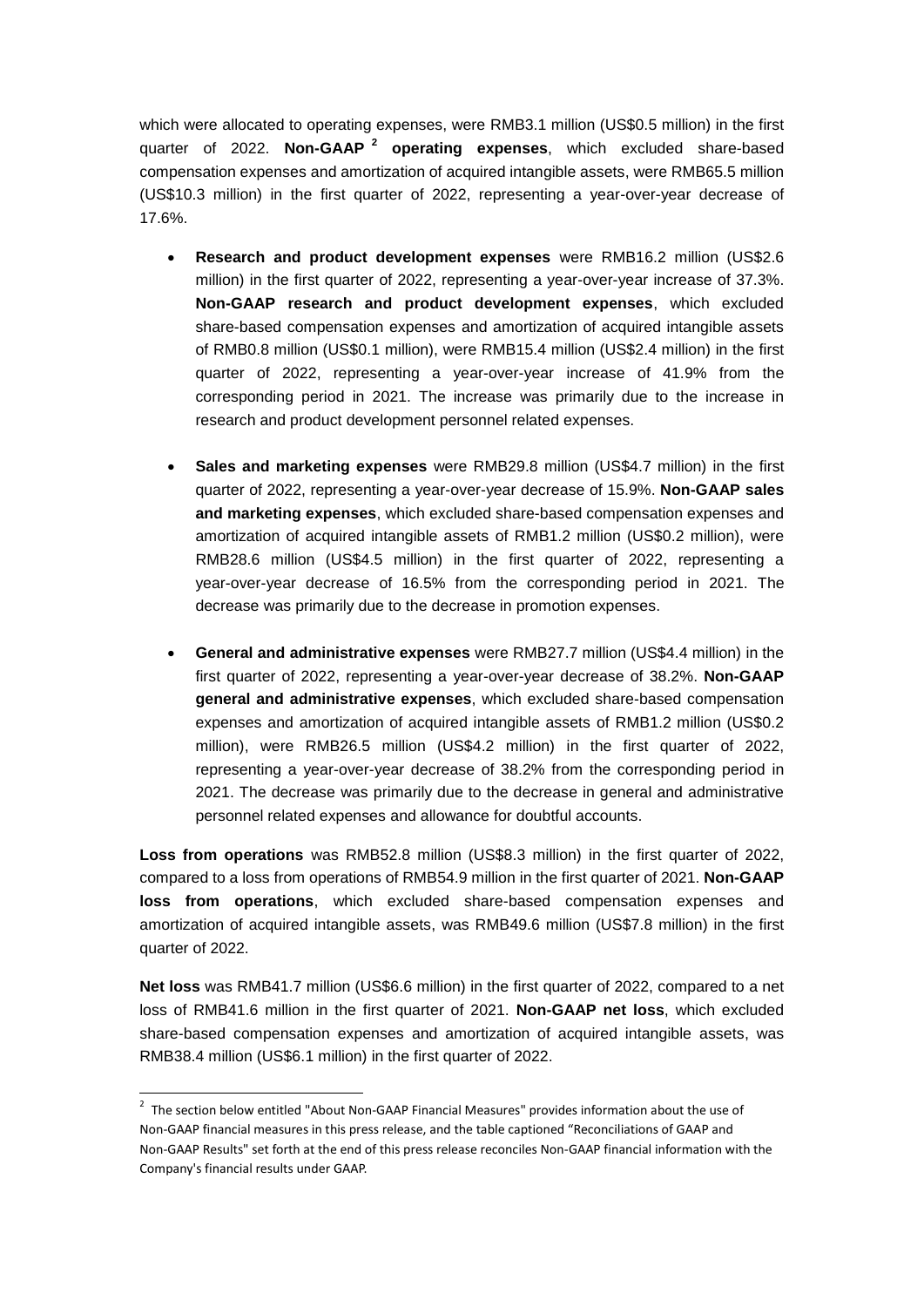**Net loss attributable to ordinary shareholders** was RMB40.4 million (US\$6.4 million) in the first quarter of 2022, compared to a net loss attributable to ordinary shareholders of RMB39.5 million in the first quarter of 2021. **Non-GAAP net loss attributable to ordinary shareholders**, which excluded share-based compensation expenses and amortization of acquired intangible assets, was RMB37.2 million (US\$5.9 million) in the first quarter of 2022.

As of March 31, 2022, the Company had **cash and cash equivalents, restricted cash and short-term investments** of RMB929.5 million (US\$146.6 million). The COVID-19 pandemic has negatively impacted our business operations, and will continue to impact our results of operations and cash flows for subsequent periods. Based on our liquidity assessment and management actions, we believe that our available cash, cash equivalents and maturity of investments will be sufficient to meet our working capital requirements and capital expenditures in the ordinary course of business for the next twelve months.

#### **Business Outlook**

For the second quarter of 2022, the Company expects to generate RMB32.2 million to RMB40.2 million of net revenues, which represents a 75% to 80% decrease year-over-year. This forecast reflects Tuniu's current and preliminary view on the industry and its operations, which is subject to change.

#### **Conference Call Information**

Tuniu's management will hold an earnings conference call at 8:00 a.m. U.S. Eastern Time, on June 9, 2022, (8:00 p.m., Beijing/Hong Kong Time, on June 9, 2022) to discuss the first quarter 2022 financial results.

To participate in the conference call, please dial the following numbers:

U.S.: +1-888-346-8982

Hong Kong: +852-301-84992

Mainland China: 4001-201203

International: +1-412-902-4272

Conference ID: Tuniu 1Q 2022 Earnings Call

A telephone replay will be available one hour after the end of the conference call through June 16, 2022. The dial-in details are as follows:

U.S.: +1-877-344-7529

International: +1-412-317-0088

Replay Access Code: 2866159

Additionally, a live and archived webcast of the conference call will also be available on the Company's investor relations website at [http://ir.tuniu.com.](http://ir.tuniu.com/)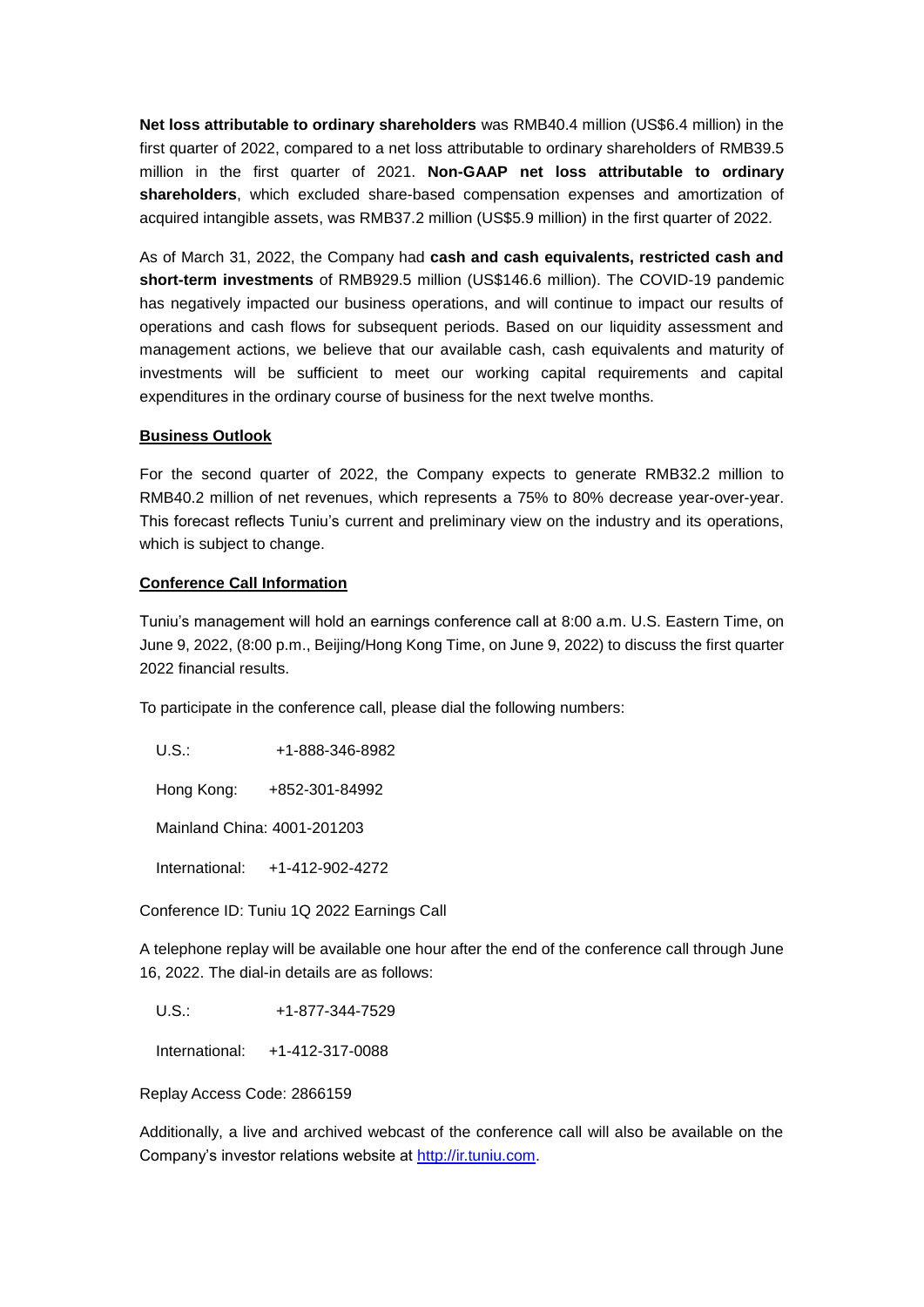### **About Tuniu**

Tuniu (Nasdaq:TOUR) is a leading online leisure travel company in China that offers a large selection of packaged tours, including organized and self-guided tours, as well as travel-related services for leisure travelers through its website tuniu.com and mobile platform. Tuniu covers over 420 departing cities throughout China and all popular destinations worldwide. Tuniu provides one-stop leisure travel solutions and a compelling customer experience through its online platform and offline service network, including a dedicated team of professional customer service representatives, 24/7 call centers, extensive networks of offline retail stores and self-operated local tour operators. For more information, please visit [http://ir.tuniu.com.](http://ir.tuniu.com/)

#### **Safe Harbor Statement**

This press release contains forward-looking statements made under the "safe harbor" provisions of Section 21E of the Securities Exchange Act of 1934, as amended, and the U.S. Private Securities Litigation Reform Act of 1995. These forward-looking statements can be identified by terminology such as "will," "expects," "anticipates," "future," "intends," "plans," "believes," "estimates," "confident" and similar statements. Tuniu may also make written or oral forward-looking statements in its reports filed with or furnished to the U.S. Securities and Exchange Commission, in its annual report to shareholders, in press releases and other written materials and in oral statements made by its officers, directors or employees to third parties. Any statements that are not historical facts, including statements about Tuniu's beliefs and expectations, are forward-looking statements that involve factors, risks and uncertainties that could cause actual results to differ materially from those in the forward-looking statements. Such factors and risks include, but are not limited to the following: Tuniu's goals and strategies; the growth of the online leisure travel market in China; the demand for Tuniu's products and services; its relationships with customers and travel suppliers; the Company's ability to offer competitive travel products and services; Tuniu's future business development, results of operations and financial condition; competition in the online travel industry in China; relevant government policies and regulations relating to the Company's structure, business and industry; the impact of the COVID-19 on Tuniu's business operations, the travel industry and the economy of China and elsewhere generally; and the general economic and business condition in China and elsewhere. Further information regarding these and other risks, uncertainties or factors is included in the Company's filings with the U.S. Securities and Exchange Commission. All information provided in this press release is current as of the date of the press release, and Tuniu does not undertake any obligation to update such information, except as required under applicable law.

### **About Non-GAAP Financial Measures**

To supplement the Company's unaudited consolidated financial results presented in accordance with United States Generally Accepted Accounting Principles ("GAAP"), the Company has provided non-GAAP information related to cost of revenues, research and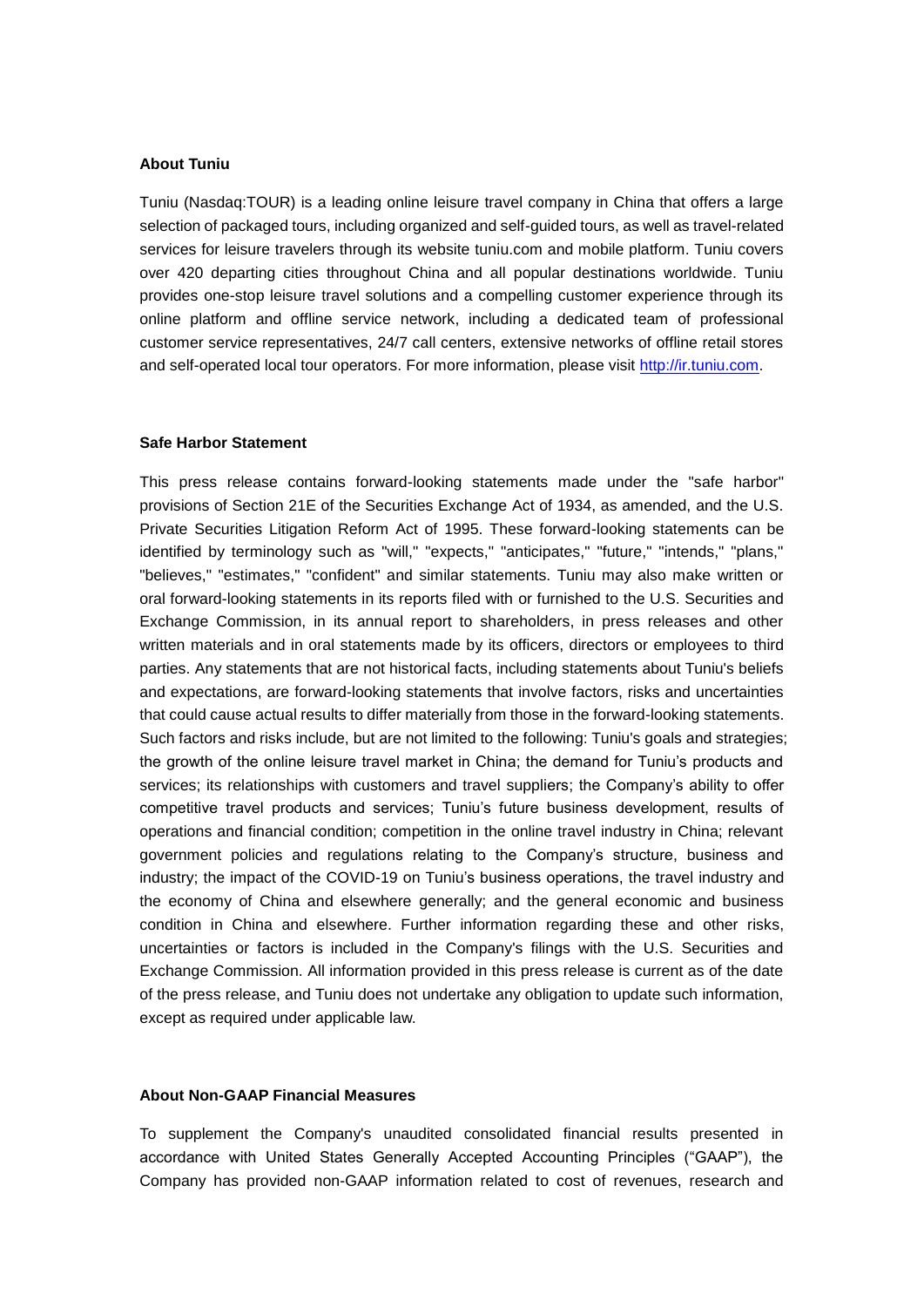product development expenses, sales and marketing expenses, general and administrative expenses, other operating income, total operating expenses, loss from operations, net loss, net loss attributable to ordinary shareholders, net loss per ordinary share attributable to ordinary shareholders-basic and diluted and net loss per ADS-basic and diluted, which excludes share-based compensation expenses and amortization of acquired intangible assets. We believe that the non-GAAP financial measures used in this press release are useful for understanding and assessing underlying business performance and operating trends, and management and investors benefit from referring to these non-GAAP financial measures in assessing our financial performance and when planning and forecasting future periods. For more information on these non-GAAP financial measures, please see the table captioned "Reconciliations of GAAP and non-GAAP Results" set forth at the end of this press release.

A limitation of using non-GAAP financial measures excluding share-based compensation expenses and amortization of acquired intangible assets is that share-based compensation expenses and amortization of acquired intangible assets have been – and will continue to be – significant recurring expenses in the Company's business. You should not view non-GAAP results on a stand-alone basis or as a substitute for results under GAAP, or as being comparable to results reported or forecasted by other companies.

#### **For investor and media inquiries, please contact:**

**China**  Mary Chen Investor Relations Director Tuniu Corporation Phone: +86-25-6960-9988 E-mail: [ir@tuniu.com](mailto:ir@tuniu.com) *(Financial Tables Follow)*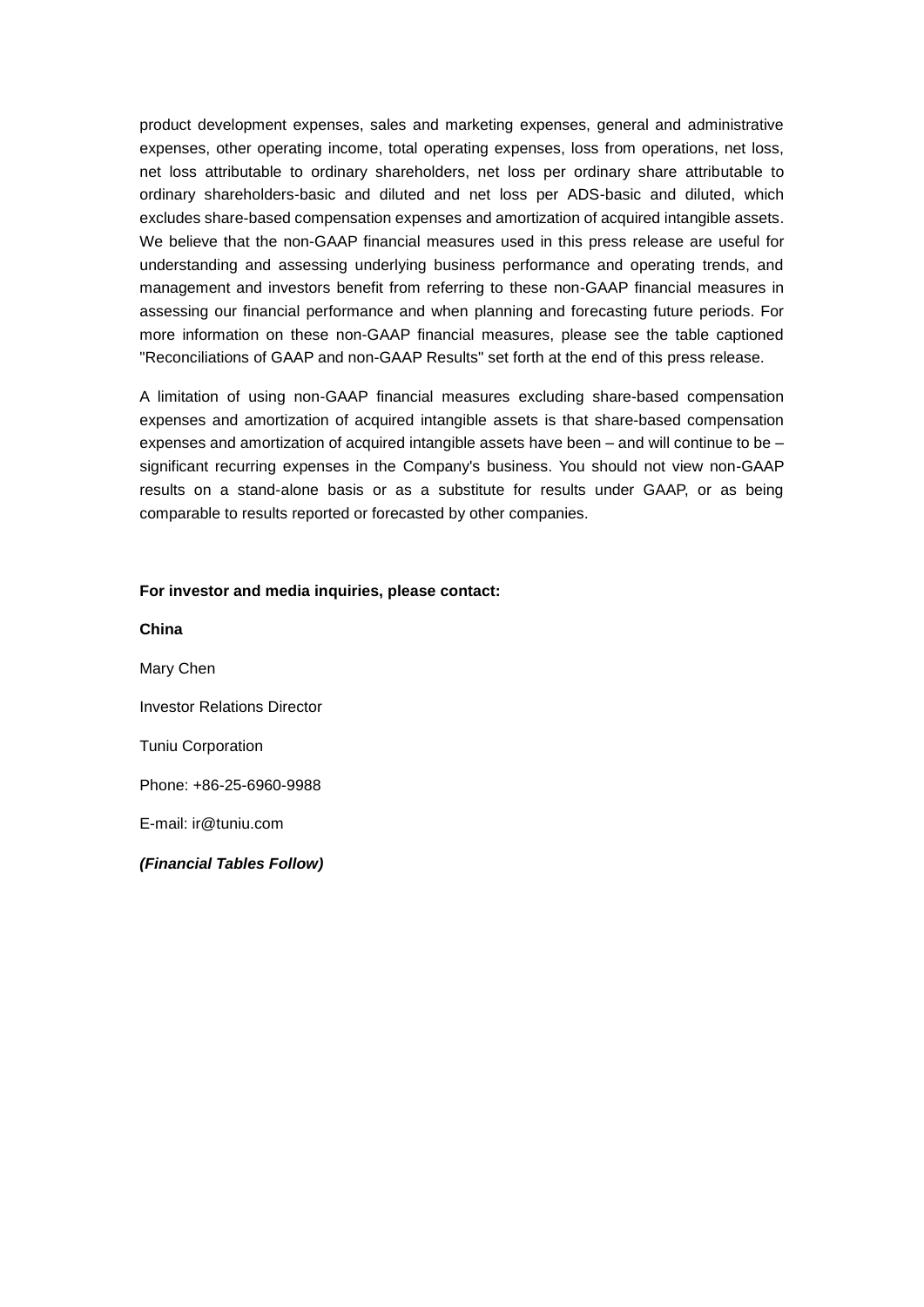# **Tuniu Corporation Unaudited Condensed Consolidated Balance Sheets**

## **(All amounts in thousands, except per share information)**

|                                                                   | December 31, 2021 | March 31, 2022 | March 31, 2022 |  |
|-------------------------------------------------------------------|-------------------|----------------|----------------|--|
|                                                                   | <b>RMB</b>        | <b>RMB</b>     | US\$           |  |
| <b>ASSETS</b>                                                     |                   |                |                |  |
| <b>Current assets</b>                                             |                   |                |                |  |
| Cash and cash equivalents                                         | 349,077           | 320,589        | 50,572         |  |
| Restricted cash                                                   | 46,521            | 30,318         | 4,783          |  |
| Short-term investments                                            | 615,901           | 578,561        | 91,266         |  |
| Accounts receivable, net                                          | 111,941           | 99,338         | 15,670         |  |
| Amounts due from related parties                                  | 14,969            | 14,515         | 2,290          |  |
| Prepayments and other current assets                              | 337,033           | 361,319        | 56,997         |  |
| <b>Total current assets</b>                                       | 1,475,442         | 1,404,640      | 221,578        |  |
| Non-current assets                                                |                   |                |                |  |
| Long-term investments                                             | 201,947           | 207,664        | 32,758         |  |
| Property and equipment, net                                       | 98,159            | 94,770         | 14,950         |  |
| Intangible assets, net                                            | 55,376            | 52,583         | 8,295          |  |
| Land use right, net                                               | 94,652            | 94,136         | 14,850         |  |
| Operating lease right-of-use assets, net                          | 48,115            | 37,898         | 5,978          |  |
| Goodwill                                                          | 232,007           | 232,007        | 36,598         |  |
| Other non-current assets                                          | 92,111            | 89,607         | 14,135         |  |
| <b>Total non-current assets</b>                                   | 822,367           | 808,665        | 127,564        |  |
| <b>Total assets</b>                                               | 2,297,809         | 2,213,305      | 349,142        |  |
| LIABILITIES, REDEEMABLE NONCONTROLLING INTERESTS AND EQUITY       |                   |                |                |  |
| <b>Current liabilities</b>                                        |                   |                |                |  |
| Short-term borrowings                                             | 9.981             | 9.558          | 1.508          |  |
| Accounts and notes payable                                        | 383,626           | 371,078        | 58,536         |  |
| Amounts due to related parties                                    | 4,679             | 3,250          | 513            |  |
| Salary and welfare payable                                        | 33,761            | 37,195         | 5,867          |  |
| Taxes payable                                                     | 8,004             | 4,461          | 704            |  |
| Advances from customers                                           | 139,777           | 109,574        | 17,285         |  |
| Operating lease liabilities, current                              | 16,556            | 15,433         | 2,434          |  |
| Accrued expenses and other current liabilities                    | 382,629           | 393,919        | 62,142         |  |
| <b>Total current liabilities</b>                                  | 979,013           | 944,468        | 148,989        |  |
| <b>Non-current liabilities</b>                                    |                   |                |                |  |
| Operating lease liabilities, non-current                          | 38,832            | 31,842         | 5,023          |  |
| Deferred tax liabilities                                          | 12,479            | 11,926         | 1,881          |  |
| Long-term borrowings                                              | 14,344            | 12,738         | 2,009          |  |
| <b>Total non-current liabilities</b>                              | 65,655            | 56,506         | 8,913          |  |
| <b>Total liabilities</b>                                          | 1,044,668         | 1,000,974      | 157,902        |  |
| Redeemable noncontrolling interests                               | 27,200            | 27,200         | 4,291          |  |
| Equity                                                            |                   |                |                |  |
| Ordinary shares                                                   | 249               | 249            | 39             |  |
| Less: Treasury stock                                              | (293, 795)        | (293, 433)     | (46, 288)      |  |
| Additional paid-in capital                                        | 9,125,748         | 9,126,362      | 1,439,648      |  |
| Accumulated other comprehensive income                            | 271,821           | 271,691        | 42,858         |  |
| Accumulated deficit                                               | (7,834,879)       | (7,875,312)    | (1,242,300)    |  |
| Total Tuniu Corporation shareholders' equity                      | 1,269,144         | 1,229,557      | 193,957        |  |
| Noncontrolling interests                                          | (43,203)          | (44, 426)      | (7,008)        |  |
| <b>Total equity</b>                                               | 1,225,941         | 1,185,131      | 186,949        |  |
| Total liabilities, redeemable noncontrolling interests and equity | 2,297,809         | 2,213,305      | 349,142        |  |
|                                                                   |                   |                |                |  |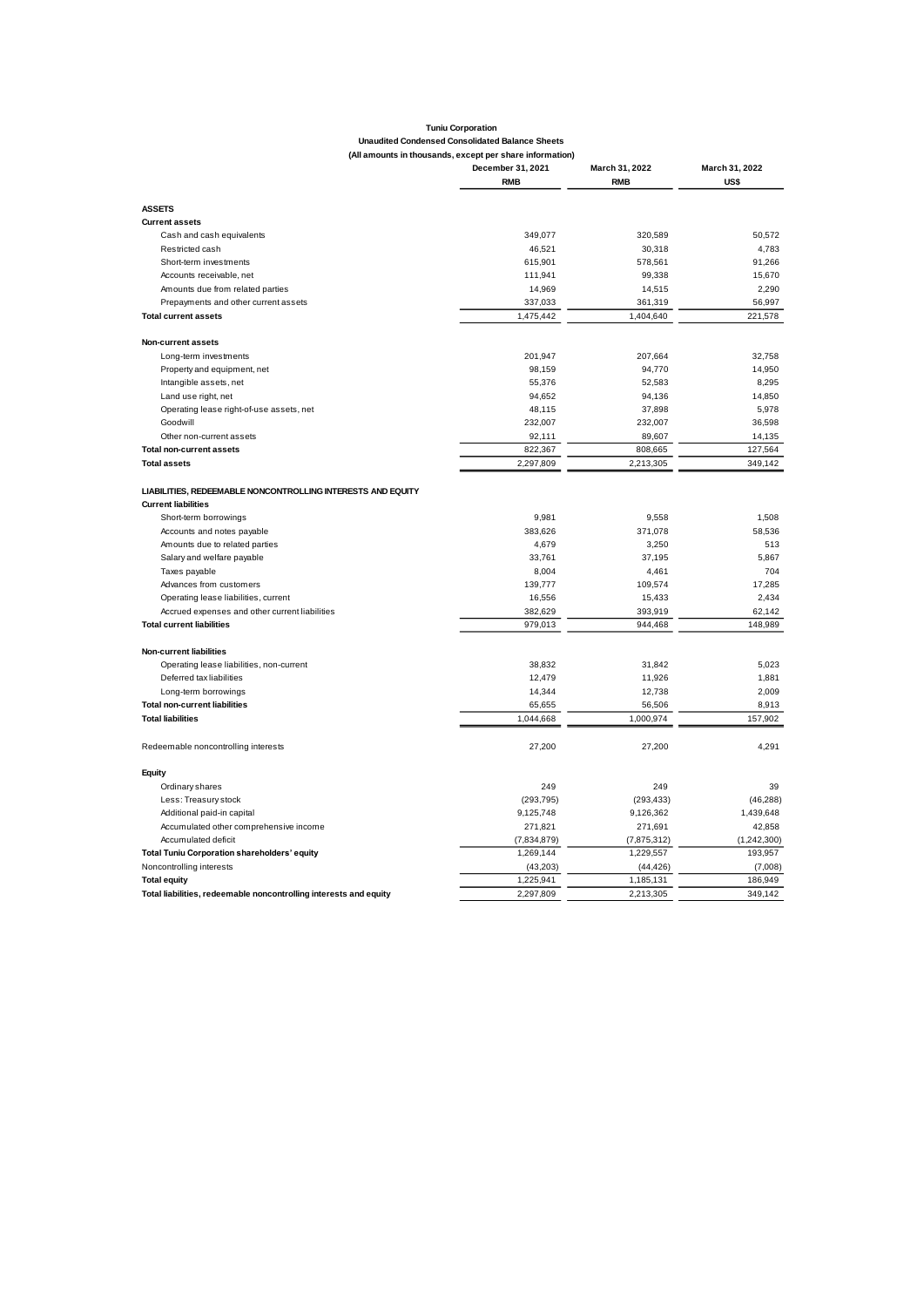| <b>Tuniu Corporation</b>                                          |  |
|-------------------------------------------------------------------|--|
| Unaudited Condensed Consolidated Statements of Comprehensive Loss |  |
| (All amounts in thousands, except per share information)          |  |

|                                                                     | <b>Quarter Ended</b><br>March 31, 2021 | Quarter Ended     | <b>Quarter Ended</b><br>March 31, 2022 | <b>Quarter Ended</b><br>March 31, 2022 |  |
|---------------------------------------------------------------------|----------------------------------------|-------------------|----------------------------------------|----------------------------------------|--|
|                                                                     |                                        | December 31, 2021 |                                        |                                        |  |
|                                                                     | <b>RMB</b>                             | <b>RMB</b>        | <b>RMB</b>                             | US\$                                   |  |
| Revenues                                                            |                                        |                   |                                        |                                        |  |
| Packaged tours                                                      | 45,361                                 | 42.761            | 14,375                                 | 2.268                                  |  |
| Others                                                              | 31,999                                 | 30,642            | 27,104                                 | 4,276                                  |  |
| <b>Net revenues</b>                                                 | 77,360                                 | 73,403            | 41,479                                 | 6.544                                  |  |
| Cost of revenues                                                    | (48, 706)                              | (39, 250)         | (25,666)                               | (4,049)                                |  |
| Gross profit                                                        | 28,654                                 | 34,153            | 15,813                                 | 2,495                                  |  |
| <b>Operating expenses</b>                                           |                                        |                   |                                        |                                        |  |
| Research and product development                                    | (11, 791)                              | (13, 494)         | (16, 185)                              | (2,553)                                |  |
| Sales and marketing                                                 | (35, 418)                              | (28, 612)         | (29, 783)                              | (4,698)                                |  |
| General and administrative                                          | (44, 744)                              | (46, 512)         | (27, 658)                              | (4, 363)                               |  |
| Other operating income                                              | 8,437                                  | 10,571            | 5,000                                  | 789                                    |  |
| <b>Total operating expenses</b>                                     | (83, 516)                              | (78, 047)         | (68, 626)                              | (10, 825)                              |  |
| Loss from operations                                                | (54, 862)                              | (43, 894)         | (52, 813)                              | (8,330)                                |  |
| Other (expenses)/income                                             |                                        |                   |                                        |                                        |  |
| Interest and investment income                                      | 15,283                                 | 6,171             | 11,524                                 | 1,818                                  |  |
| Interest expense                                                    | (2,636)                                | (1, 814)          | (1,950)                                | (308)                                  |  |
| Foreign exchange gains/(losses), net                                | (1,249)                                | 4,453             | 129                                    | 20                                     |  |
| Other income, net                                                   | 1.086                                  | 459               | 659                                    | 104                                    |  |
| Loss before income tax expense                                      | (42, 378)                              | (34, 625)         | (42, 451)                              | (6,696)                                |  |
| Income tax benefit/(expense)                                        | 618                                    | (1,450)           | 553                                    | 87                                     |  |
| Equity in income/(loss) of affiliates                               | 129                                    | (169)             | 242                                    | 38                                     |  |
| <b>Net loss</b>                                                     | (41, 631)                              | (36, 244)         | (41,656)                               | (6, 571)                               |  |
| Net loss attributable to noncontrolling interests                   | (2, 150)                               | (2,348)           | (1,223)                                | (193)                                  |  |
| Net loss attributable to Tuniu Corporation                          | (39, 481)                              | (33, 896)         | (40, 433)                              | (6,378)                                |  |
| Net loss attributable to ordinary shareholders                      | (39, 481)                              | (33, 896)         | (40, 433)                              | (6, 378)                               |  |
| <b>Net loss</b>                                                     | (41, 631)                              | (36, 244)         | (41, 656)                              | (6,571)                                |  |
| Other comprehensive loss:                                           |                                        |                   |                                        |                                        |  |
| Foreign currency translation adjustment, net of nil tax             | 3,647                                  | (4, 134)          | (130)                                  | (21)                                   |  |
| <b>Comprehensive loss</b>                                           | (37, 984)                              | (40.378)          | (41, 786)                              | (6.592)                                |  |
| Net loss per ordinary share attributable to ordinary shareholders - |                                        |                   |                                        |                                        |  |
| basic and diluted                                                   | (0.11)                                 | (0.09)            | (0.11)                                 | (0.02)                                 |  |
| Net loss per ADS - basic and diluted*                               | (0.33)                                 | (0.27)            | (0.33)                                 | (0.06)                                 |  |
| Weighted average number of ordinary shares used in computing        | 370,590,545                            | 371,020,652       | 371,079,992                            | 371,079,992                            |  |
| basic and diluted loss per share                                    |                                        |                   |                                        |                                        |  |
| Share-based compensation expenses included are as follows:          |                                        |                   |                                        |                                        |  |
| Cost of revenues                                                    | 54                                     | 78                | 77                                     | 12                                     |  |
| Research and product development                                    | 153                                    | 136               | 243                                    | 38                                     |  |
| Sales and marketing                                                 | 122                                    | 129               | 121                                    | 19                                     |  |
| General and administrative                                          | 1.201                                  | 770               | 534                                    | 84                                     |  |
| Total                                                               | 1,530                                  | 1.113             | 975                                    | 153                                    |  |